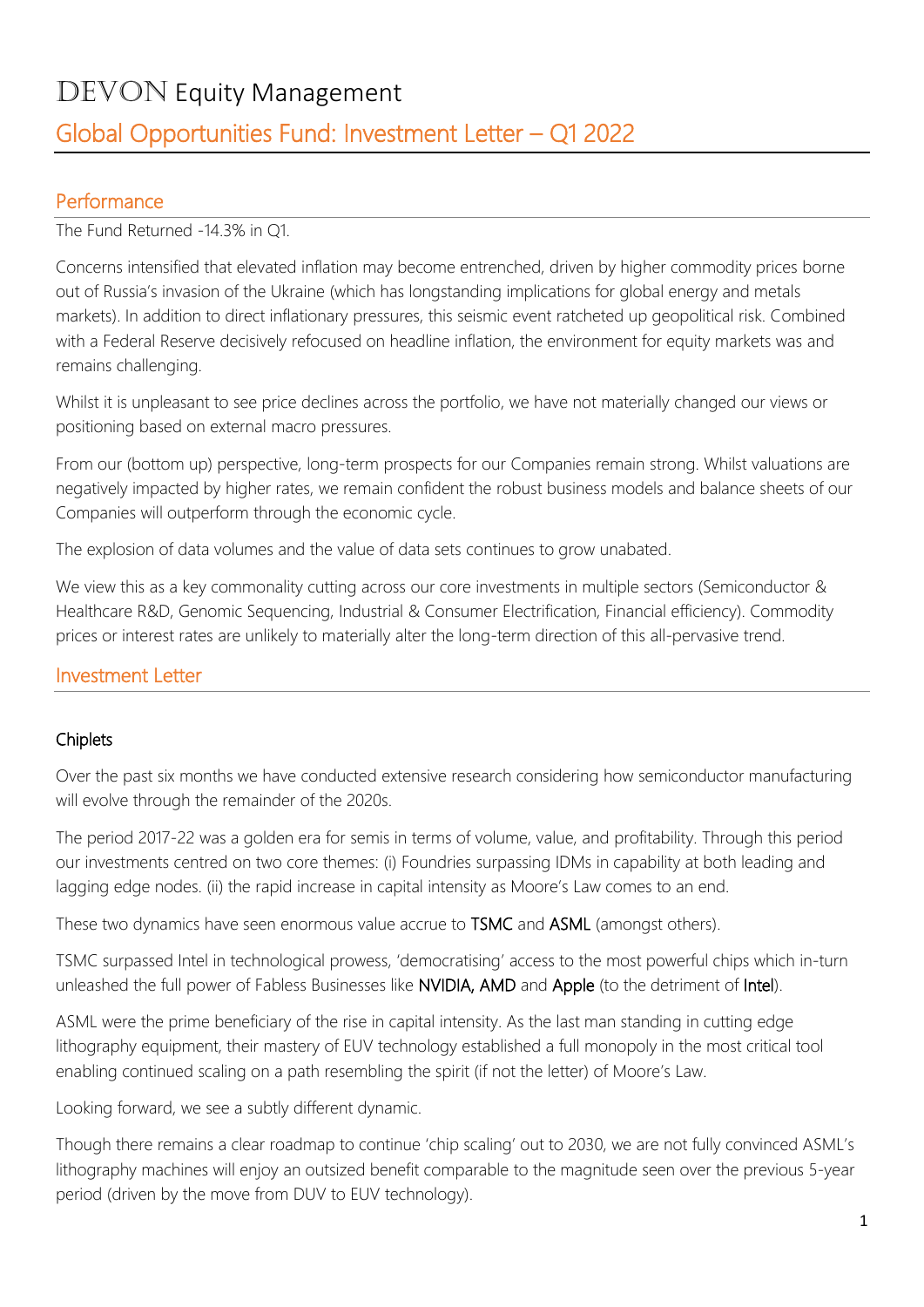Instead, we think the design and manufacture of the 'system' will grow in importance. The most obvious expression of this is the imminent move from *System on Chip (SoC)* to *Chiplet* architecture. From 2023 only the most compute intensive chips (GPU/CPU/ASIC) will be able to justify the expense of leading-edge manufacturing process. Other components will be built on legacy nodes, with the individual components packaged into a *Chiplet*. AMD's Ryzen 5000 chip released in late 2021 represents the first commercial example, and we anticipate similar Chiplet designs will proliferate across the industry in the coming years.

We see three beneficiaries of this trend:

(1) BESI (1.8% of NAV): the company's hybrid bonding technology is critical in the optimisation of Chiplet performance. Hybrid Bonding machines are much more complex than traditional bonding machines (reflected in a ~3x price premium), and we expect this to become a material driver for BESI from 2023.

(2) Teradyne (2.7% of NAV): Chiplets require both longer and more complex testing. As one half of the Testing market duopoly (with Advantest), Teradyne are well placed to benefit from Chiplet adoption (we are also excited by the 'cobot' opportunity in their automation business, but this is a topic for a future letter).

(3) Cadence & Synopsys (8.5% / 4.9% of NAV): Cadence have been particularly vocal about become a 'systems analysis company' which reflects the move to system level design and analysis as complexity increases. Chiplets are a key driver of this complexity, which should benefit both the Verification & core EDA businesses of both Cadence and Synopsys.

Turning to manufacturing, whilst we think TSMC will remain the dominant Foundry, the unprecedented splurge in semiconductor capex 2020-23 will see a material increase in aggregate supply from the middle of the decade. This cannot be ignored, and though it is the 'second tier' Foundries who will feel the greatest pain, ultimately when it comes to price and volume negotiations the pendulum may swing back towards customers (as the unprecedented supply tightness of the COVID era eases).

With this in mind – we are positive on Fabless semiconductor designers who will benefit from cheaper Foundry prices – especially where we see end market demand remaining strong.

Infineon (3.6% of NAV) appear well placed in this respect. The company outsource manufacturing of their more complex chips to Foundries, and having suffered from tight Foundry capacity in the last two years may enjoy the benefits of a reversal from 2023 onwards. Considering Infineon's core end markets, our views are unchanged: electrification in power, industrial, and auto markets remain on a positive long-term growth trajectory.

Our positioning in the semiconductor sector is representative of our approach at the portfolio level. The sector has corrected over 20% from the highs of November 2021, reflecting market concerns of an impending downcycle. Whilst a downcycle is inevitable at some point, as outlined above we are focused on identifying winners from future technological trends rather than timing the cycle.

Regards,

Charlie Southern

10th April 2022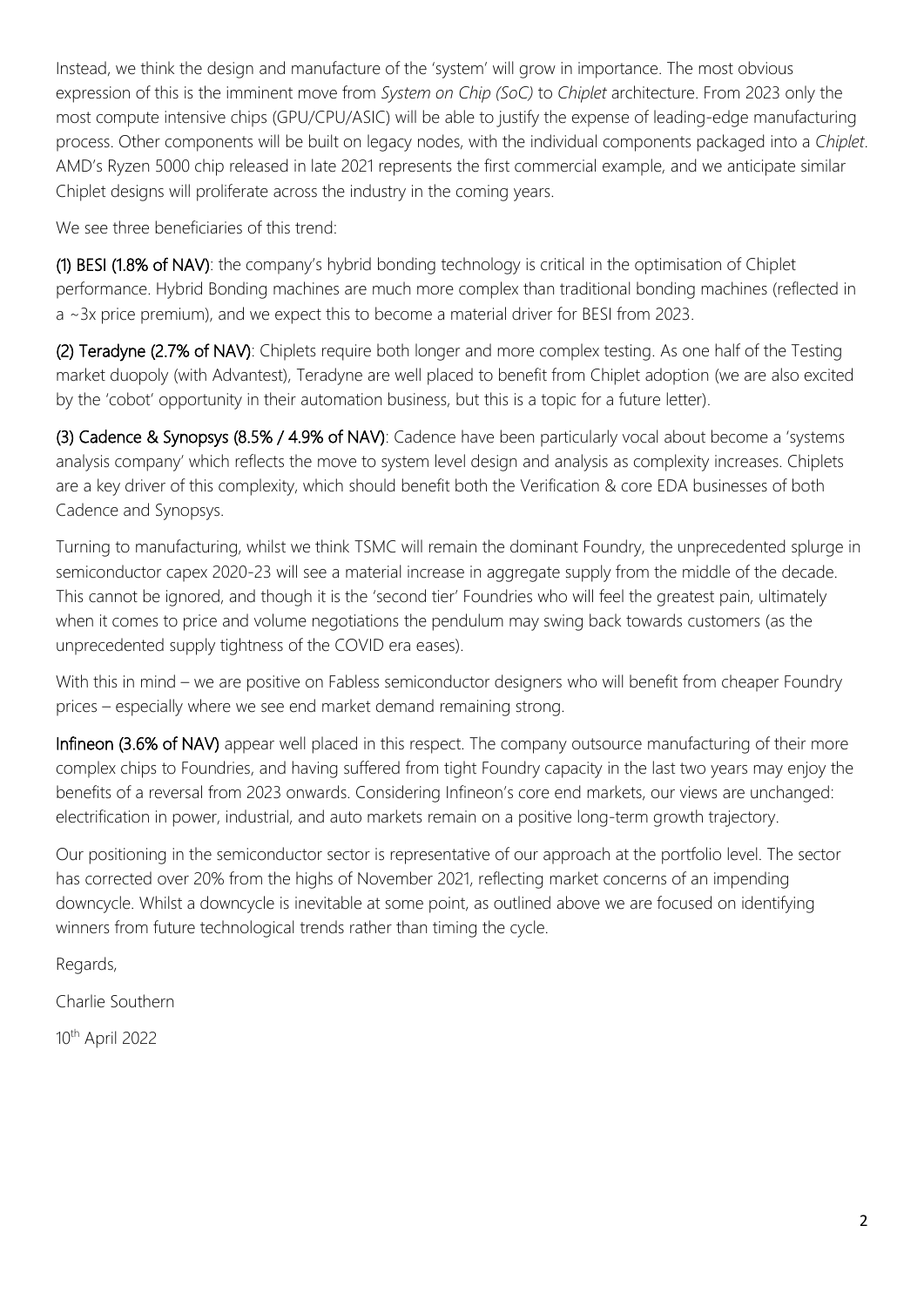### Performance

|                        | 2022 YTD | 2021    | 1 Year      | 8 Year' | י Year | Since Inception <sup>1</sup> |
|------------------------|----------|---------|-------------|---------|--------|------------------------------|
| Fund                   | $-14.3%$ | 22.7%   | 7.5%        |         |        | 20.6%                        |
| Benchmark <sup>2</sup> | $-4.1%$  | 18.5%   | 8.7%        |         |        | 27.2%                        |
| Relative               | $-10.2%$ | $+4.2%$ | .2%<br>$-1$ |         |        | $-6.6\%$                     |

## **Liquidity**

| Market Cap             | No. of Positions | % of NAV  | ADV (NAV weighted) |
|------------------------|------------------|-----------|--------------------|
| Small (< US\$1bn)      |                  | 0%        |                    |
| Mid (< US\$20bn)       |                  | 9%        | <b>US\$82mn</b>    |
| Large $($ US\$20bn $)$ | 17               | 73%       | US\$526mn          |
| Mega (> US\$200bn)     |                  | 18%       | US\$3,838mn        |
| Total                  | 25               | 100%      |                    |
| Weighted Average       |                  | US\$100bn | US\$700mn          |
| Median                 |                  | US\$54bn  | US\$329mn          |

### Geographic Allocation



## Top 10 Holdings

| Company                  | Country   | % of NAV |
|--------------------------|-----------|----------|
| Cadence Design Systems   | US        | 8.5%     |
| Thermo Fisher Scientific | US        | 7.9%     |
| <b>IQVIA Holdings</b>    | US        | 6.6%     |
| S&P Global               | US        | 6.1%     |
| Synopsys                 | US        | 4.9%     |
| Illumina                 | US        | 4.9%     |
| Techtronic Industries    | Hong Kong | 4.9%     |
| Eli Lilly                | US.       | 4.8%     |
| SK Hynix                 | S. Korea  | 4.6%     |
| Moody's                  | US        | 4.5%     |

 $1 NAV$  per share, Net of all fees and expenses:  $4<sup>th</sup>$  November 2020 – 30<sup>th</sup> March 2022 (Source: JP Morgan)

<sup>2</sup> MSCI AC World Net Total Return in USD (NDDUWI Index)